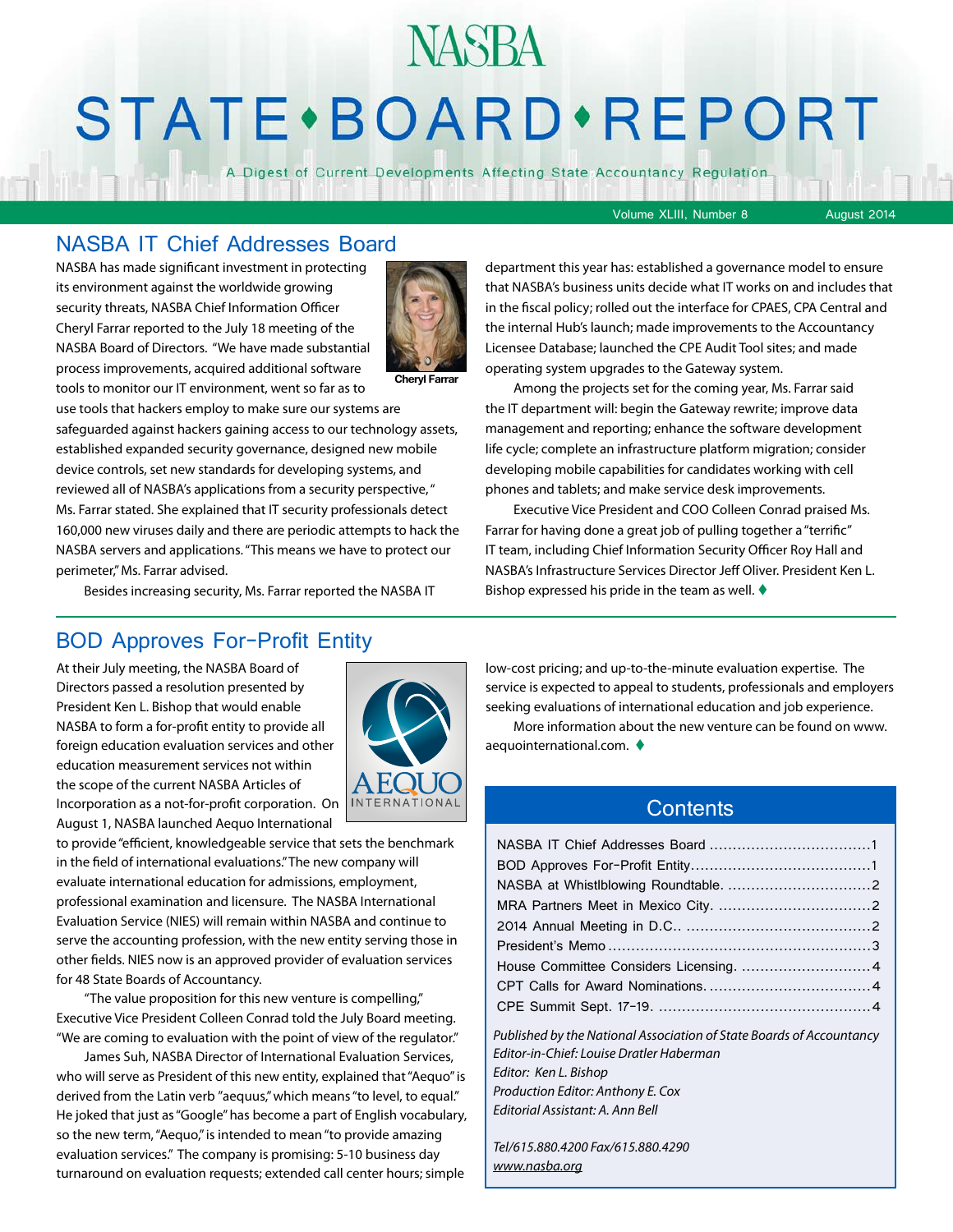#### <span id="page-1-0"></span>NASBA at Whistleblowing Roundtable

NASBA was one of the select key organizations at the July 10 International Ethics Standards Board for Accountants' (IESBA) roundtable on Non-Compliance with Laws and Regulations (NOCLAR). This was one of a series of three global roundtables to provide the IESBA with feedback on the accountants' responsibilities regarding the disclosure to an appropriate authority



of suspected non-compliance with laws and regulation by a client or employer. Executive Vice President Colleen Conrad, who participated in the roundtable along with NASBA Past Chair Gaylen Hansen (CO), told the July NASBA Board of Directors' meeting: "There is still a lot of controversy" over confidentiality of client records vs. the accountant's finding of fraud that he or she feels should be reported to a government body.

Back in June 2013, the IESBA tentatively agreed: "The Code [of Conduct] should explicitly permit for PA s [professional accountants] to override the duty of confidentiality under the Code and disclose a SIA [suspected illegal act] to an appropriate authority in the appropriate circumstances when it is judged to be in the public interest." Then in September 2013 the IESBA Task Force "agreed that the real issue is not about whether disclosure to an appropriate authority would be justified if doing so would be in the public interest, but about compelling the PA to do so. " The Task Force recommended that the approach taken should be "making it clear that if the PA then [after appropriate evaluation of the severity of the matter] decides to

voluntarily report in such a situation, this would not be a breach of the duty of confidentiality under the Code."

The IESBA's work plan calls for a revised exposure draft in January 2015 and approval of their final standard on "Responding to Non-Compliance with Laws and Regulations" in January 2016. The AICPA/ NASBA Uniform Accountancy Act Committee has been studying the progress of the IESBA's work in this area.

Over 65,000 people have provided confidential information to the Securities and Exchange Commission in response to their program offering a bounty of up to 30 percent of penalties for any monetary sanctions the SEC gets over \$1,000,000. The *Wall Street Journal* reported the largest group of professionals among those whistleblowers were engineers. When asked for an explanation by the WSJ reporter, the executive director of the American Society of Engineering Education said: "It's fundamental to our code of ethics" which states engineers "must be dedicated to the protection of public health, safety and welfare." However, the first person to receive payment under the IRS's whistleblower program was an accountant.

At NASBA's June Regional Meetings, NASBA Legal Counsel Noel L. Allen selected as one of the recent cases for the Boards to watch *Lawson v. FMR LLC*, a 2014 case in which the U.S. Supreme Court held that the whistleblower protections found in the Sarbanes-Oxley Act were applicable to private firms that act as contractors and subcontractors. "In so holding, the justices noted that this case could have implications for accounting firms," Mr. Allen underscored.  $\blacklozenge$ 

#### MRA Partners Meet in Mexico City

A summit of leaders from the Instituto Mexicano de Contadores Públicos, American Institute of Certified Public Accountants, CPA Canada and NASBA met in Mexico City on July 21-23, 2014 to discuss the progress of the mutual recognition agreement signed by them all in April 2008. Since that time few Mexican Contadores Públicos Certificados(CPCs) have taken the IQEX and even fewer U.S. CPAs have taken the MEXQEX, the first step toward obtaining mutual recognition.

It was agreed that more publicizing of the agreement will be done by all parties. As part of this effort, the AICPA has contacted the Association of Latino Professionals in Finance and Accounting (ALPFA), the U.S.'s largest Latino professional organization, and they have agreed to help increase awareness of the MRA.

All parties have signed a memorandum of understanding extending the Mexican/Canadian/U.S. agreement until December 31, 2016, to allow time for the evaluation of CPA Canada's new education program. The program will be in support of the unification of the Canadian accounting profession under the Chartered Professional Accountant (CPA).

The MRA forged with IQAB and the IMCP was originally signed by the Canadian Institute of Chartered Accountants (CICA), but that has now evolved into CPA Canada bringing CICA together with CMA Canada and CGA-Canada. CPA Canada President and CEO Kevin Dancey assured the Mexican summit attendees that the CPA Canada education program will be ready for review in advance of the 2016 deadline.

NASBA President Ken L. Bishop briefly described the mobility program being considered for pilot testing between the state of Washington and the Canadian province of British Columbia.

Mr. Dancey reported some countries are moving away from

mutual recognition agreements to mutual membership agreements. While this may work well in other countries which require membership in a professional association for licensure as a public accountant, it was pointed out that no such requirement exists in the United States.  $\blacklozenge$ 

#### 2014 Annual Meeting in D.C.

NASBA's 2014 Annual Meeting, in Washington, D.C., November 2-5, will be bringing outstanding leaders in accounting and business to address the State Boards. Besides providing excellent opportunities for networking with State Board members from around the country, the Annual Meeting will include presentations from NASBA leaders as well as:

- Tommye Barrie American Institute of CPAs Incoming Chair
- Christine Ann Botosan American Accounting Association President
- James R. Doty Public Company Accounting Oversight Board Chairman
- Frank Keating American Bankers Association President
- Dan Montgomery International Auditing and Assurance Standards Board Deputy Chair
- Paul H. Stebbins World Fuel Services Corporation Chairman and CEO
- David A. Vaudt Governmental Accounting Standards Board Chairman.

The program will also feature nationally televised commentator Cokie Roberts bringing all the latest news from D.C. There will be a welcome reception, gala dinner and spouse tour.

For meeting details check www.nasba.org.

ita'in aktor bir bir bir dahir bir bir bir bir bir bahar

Just remember to get your mail-in ballot so that you don't miss your chance to vote on Election Day. Come join State Boards in the nation's capital for a memorable meeting.  $\blacklozenge$ 

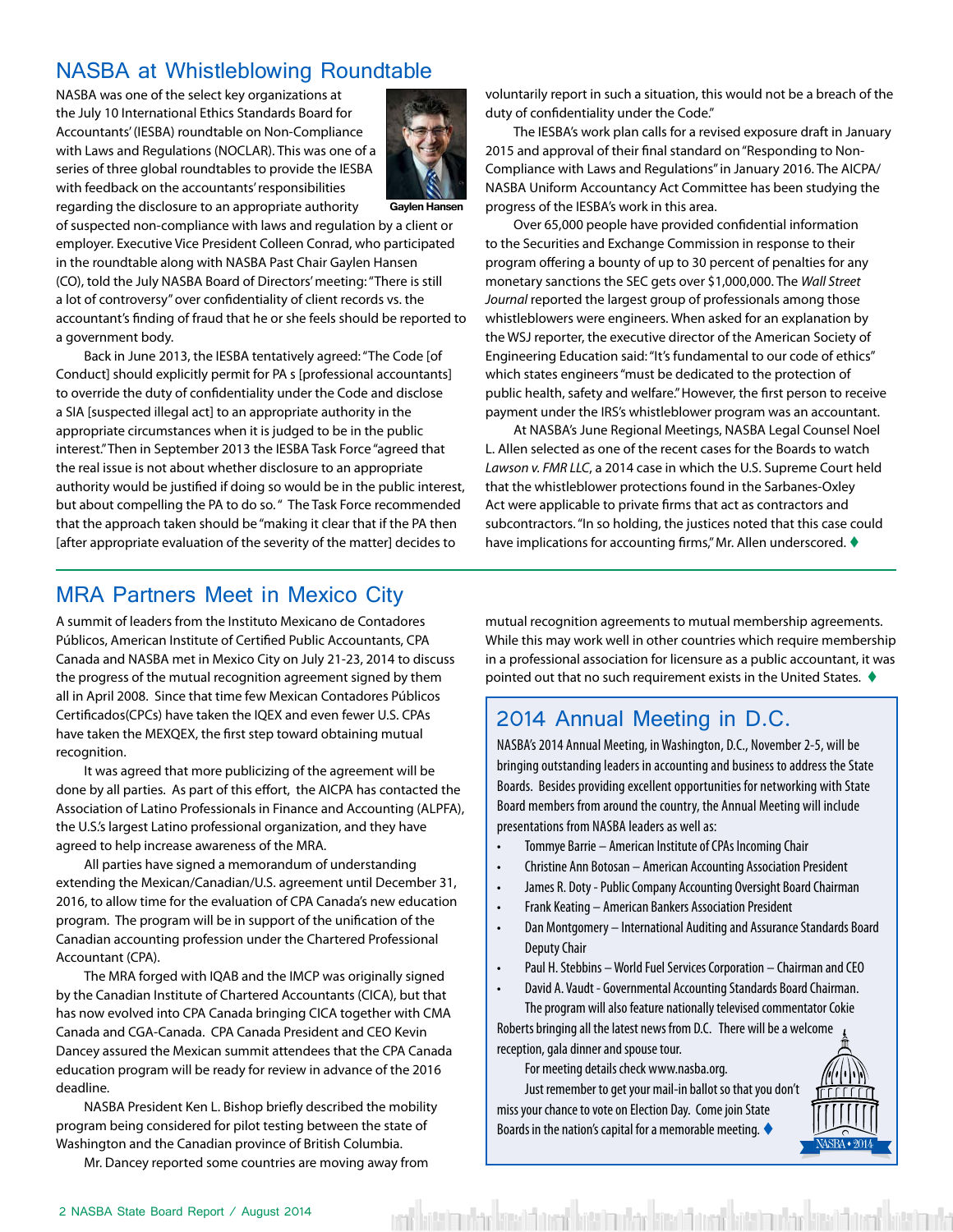# PRESIDENT'S MEMO

## **Change: Doing the Right Things & Doing Things Right**

On a couple of occasions over the past few years, I have quoted my late grandfather's "words of wisdom" that have stuck with me through the years. As a blacksmith, craftsman and wood worker, he was truly an artisan with many raw materials that ultimately became valuable tools or beautiful pieces. When I was a young boy, I would visit his shop and he would take the time to show me how to do things. Occasionally, I was tempted to take a shortcut, or want to rush, and his message to me was always the same: "If you're going to do it, do it right." I often think of that advice and, to the chagrin of others, I occasionally repeat it to my staff.

The irony of the subtitle of this memo, "Doing the Right Things and Doing Things Right," is that each element is independent of the other. You can do "wrong things" right, and you can do "right things" wrong. To take my grandfather's sage advice one step further: we should strive to do "right things" and "do them right"!



**Ken L. Bishop President & CEO**

In the past year or so at NASBA conferences and meetings, and through our writings and postings, we have been exposing and discussing ideas and proposals. Many of the issues we are considering, such as firm mobility, changing the definition of "attest," developing a unilateral approach to international practice

privileges, recognizing and using global credentials, or striving for continued and enhanced uniformity in states' statutes and rules, will take some of us out of our comfort zone. Most, if not all, of the changes being considered have merit and are likely to happen at some point in the future, but only when we are confident that we are doing the right things and doing things right.

The past few weeks have been busy, important and interesting. Of particular note was a meeting of North American accounting leadership held in Mexico City. The thoughtful conversations and discussions in Mexico made it clear that many of the issues we are addressing are not confined to the United States, but are truly global in nature. While our countries' laws, rules and regulatory structures may have significant differences, their core goals of sound public policy are similar. More importantly, a close listening to the reports from our neighbors from the north and south made it clear that significant changes are happening and that more change is inevitable.

NASBA's Chair, Carlos Johnson, and I share an appreciation for the book *Who Moved My Cheese*, written by Dr. Spencer Johnson in 1989. I would summarize the lessons of the book in four key elements: (1) Change is going to happen; (2) We should anticipate and look for change; (3) We have a responsibility to monitor and measure change; (4) Ultimately we should embrace change that makes sense. We see constant improvements in instant and global communications, the new generation of practitioners and users of accounting professional services, and the critical nexus between business and technology. All are indicative that change is indeed ongoing and is going to impact the accounting profession and how it is regulated. If change is inevitable, NASBA and Boards of Accountancy must step up to insure we are doing the right things and doing things right.

When you are a leader of any organization or association, whether staff or volunteer, you will ultimately be judged not on what you maintained, but on what you changed (and hopefully improved). Of course we maintain standards, but how we do that effectively is going to change. In the short run, sticking to the status quo is generally the safer approach to anything. If you accept the notion that "change is going to happen," you realize that, if you maintain what is comfortable for too long, it may ultimately mean a lost opportunity or stagnation. John F. Kennedy said, "Change is the law of life, and those who look only to the past or present are certain to miss the future."

The leadership of NASBA is open to change and embraces it. "Doing things right" takes on a particularly important meaning in the sphere of public protection and sound public policy. Through transparency, open and meaningful dialog with our stakeholders, and ample due diligence, we can make changes in the right way by "doing things right and doing right things."

*Semper ad meliora (Always toward better things).*

Zen L. Bohop

*-- Ken L. Bishop President & CEO*

detial from Edwin at hurdetial from Edwin at hurdetial from Edwin at hurdetial fro